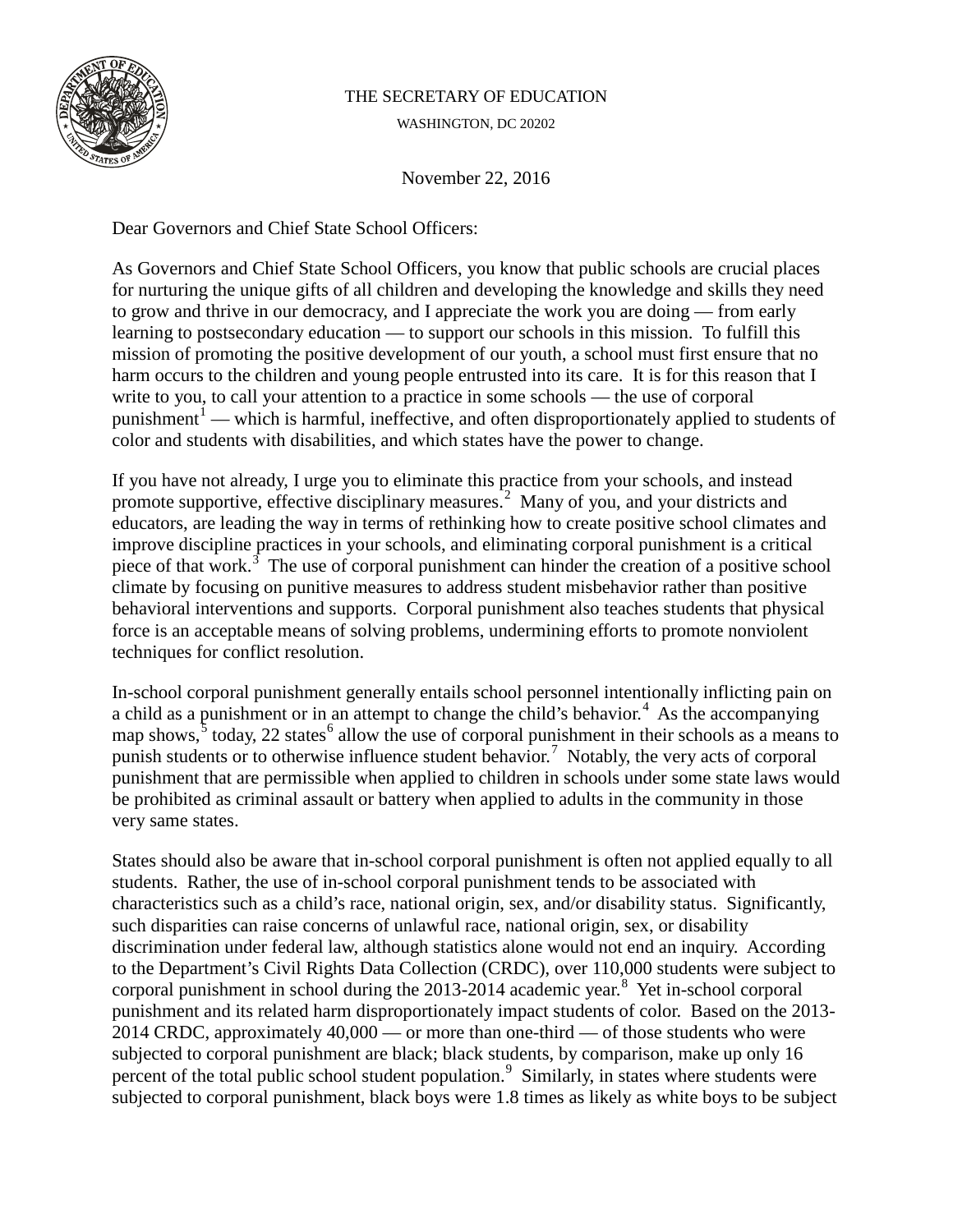to corporal punishment, and black girls were 2.9 times as likely as white girls to be subject to corporal punishment. [10](#page-3-0) Disparities in the use of in-school corporal punishment are not limited to race; boys and students with disabilities experience higher rates of corporal punishment. Based on the 2013-2014 CRDC, boys represented about 80 percent of all students experiencing corporal punishment.<sup>[11](#page-3-1)</sup> Similarly, in nearly all of the states where the practice is permitted, students with disabilities were subjected to corporal punishment at higher rates than students without disabilities.<sup>[12](#page-3-2)</sup> These data and disparities shock the conscience.

The use of corporal punishment is also ineffective as a strategy to address inappropriate behavior. When used in an attempt to compel behavioral change, corporal punishment often has antithetical results; for example, physical punishment may make a child more aggressive, defiant, and oppositional.<sup>[13](#page-3-3)</sup> Moreover, it can be detrimental to a child's health and well-being and may have lifelong repercussions. Research shows, for example, that children who experience physical punishment are more likely to develop mental health issues, including alcohol and drug abuse or dependence, mood disorders, anxiety disorders, and other personality disorders.<sup>[14](#page-3-4)</sup> The excessive use of corporal punishment has been shown to be associated with antisocial behavior in children and later when they reach adulthood. [15](#page-3-5) 

Beyond its alarming health implications, corporal punishment in school is also associated with negative academic outcomes. Research shows, for example, that corporal punishment can impact children's cognitive functioning,  $^{16}$  $^{16}$  $^{16}$  potentially affecting verbal capacity,  $^{17}$  $^{17}$  $^{17}$  brain development,  $^{18}$  $^{18}$  $^{18}$  and the ability to solve problems effectively.<sup>[19](#page-3-9)</sup> Studies also indicate that students as young as those in preschool who experience corporal punishment tend to perform at lower levels, when compared to peers who have not been subjected to such practices, on measures of both academic achievement and social competence.<sup>[20](#page-3-10)</sup>

While some may argue that corporal punishment is a tradition in some school communities, past practice alone cannot be a sufficient rationalization for continuing to engage in actions that have been proven to have short- and long-term detrimental effects. Indeed, there are many practices which were previously legal in the United States but which we would not tolerate today. There is a growing consensus that we simply cannot condone state-sanctioned violence against children in school.

A long list of education, medical, civil rights, disabilities, and child advocacy groups, including the National Education Association, American Federation of Teachers, American Psychological Association, American Academy of Pediatrics, and many others, have also been calling for a ban on this practice and citing the harmful long-term effects on children and the need to keep physical violence out of the educational environment.<sup>[21](#page-3-11)</sup> Corporal punishment has also been banned in Head Start Programs,  $^{22}$  $^{22}$  $^{22}$  Department of Defense-run schools,  $^{23}$  $^{23}$  $^{23}$  U.S. prisons and U.S. military training facilities,  $24$  and most juvenile detention facilities.  $25$  As the evidence against corporal punishment mounts, so does our moral responsibility to eliminate this practice.

A safe, supportive school environment is critical to support effective teaching and learning. I applaud the many states, districts, and educators that are leading the way in fostering positive school climates and improving discipline practices through proven strategies, such as the successful implementation of positive behavioral interventions and supports, $26$  as well as better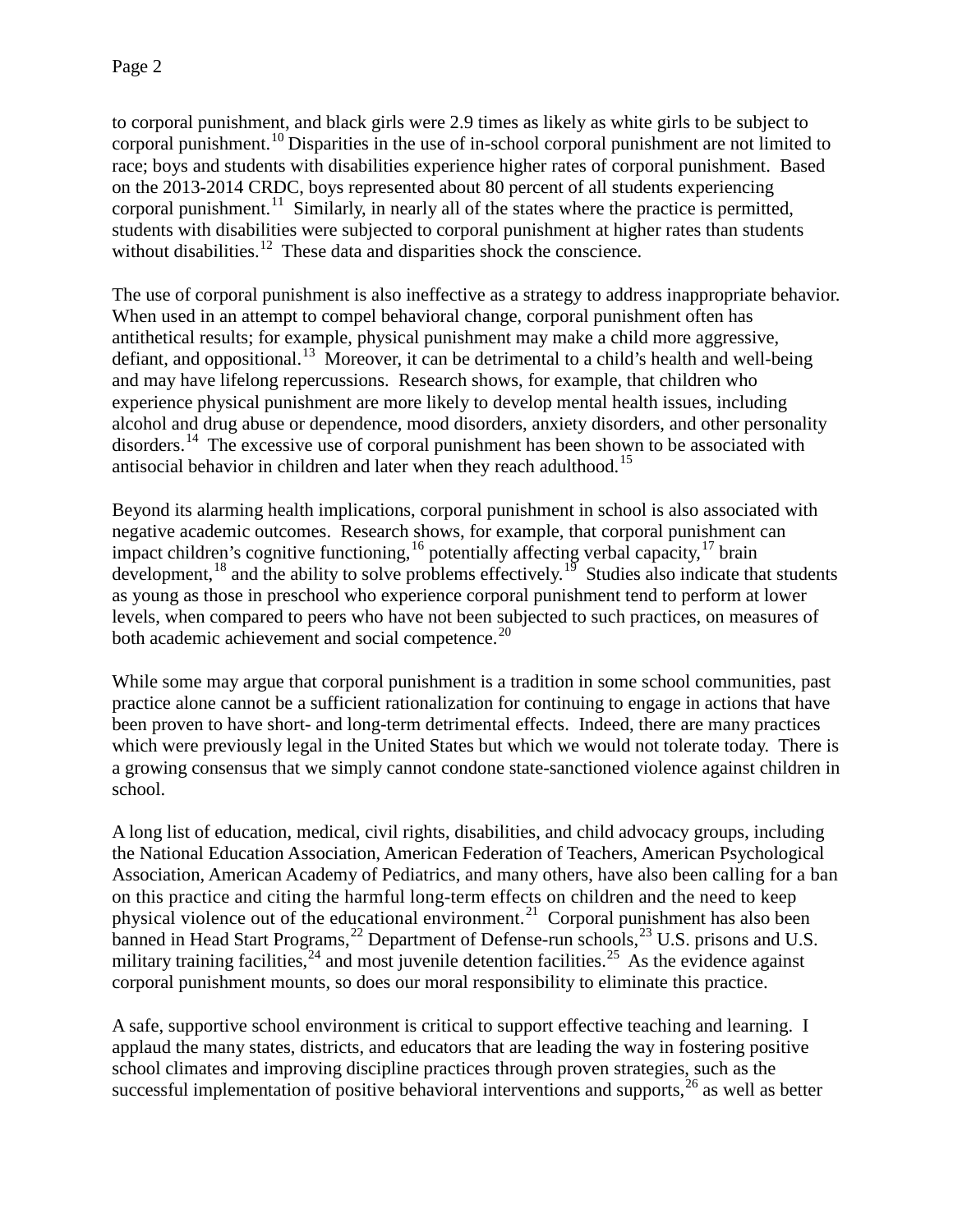<span id="page-2-3"></span>training and professional development for educators, to equip them to administer supportive school discipline approaches in nondiscriminatory and effective ways.<sup>[27](#page-4-0)</sup> Still others are exploring promising avenues, such as the greater involvement of mental health specialists and the use of restorative justice practices.<sup>[28](#page-4-1)</sup>

<span id="page-2-5"></span><span id="page-2-4"></span>I am glad to recognize and support these states and districts through our "Rethink Discipline" initiative.<sup>[29](#page-4-2)</sup> But there is more that we can do to support the use of school discipline practices that foster safe, supportive, and productive learning environments. One critical step would be to cease the use of corporal punishment in all of our public schools. It is difficult for a school to be considered safe or supportive if its students are fearful of being physically punished by the adults who are charged with supporting their learning and their future.

<span id="page-2-7"></span><span id="page-2-6"></span>School-sponsored corporal punishment is not only ineffective, it is a harmful practice, and one that disproportionally impacts students of color and students with disabilities. This practice has no place in the public schools of a modern nation that plays such an essential role in the advancement and protection of civil and human rights. Thank you for your leadership in reconsidering the use of this practice and working toward ensuring that schools are safe and supportive places where all students can thrive.

Sincerely,

/s/

John B. King, Jr.

<span id="page-2-8"></span> $\overline{a}$ 

<span id="page-2-0"></span><sup>&</sup>lt;sup>1</sup> The American Academy of Child & Adolescent Psychiatry describes "corporal punishment" as "a discipline method in which a supervising adult deliberately inflicts pain upon a child in response to a child's unacceptable behavior and/or inappropriate language." American Academy of Child & Adolescent Psychiatry, position statement on corporal punishment in schools (updated September 2014), available at [https://www.aacap.org/aacap/policy\\_statements/1988/Corporal\\_Punishment\\_in\\_Schools.aspx.](https://www.aacap.org/aacap/policy_statements/1988/Corporal_Punishment_in_Schools.aspx)

<span id="page-2-1"></span><sup>&</sup>lt;sup>2</sup> See, for example, "Supporting and Responding to Behavior: Evidence-Based Classroom Strategies for Teachers," available at [https://www.osepideasthatwork.org/evidencebasedclassroomstrategies/.](https://www.osepideasthatwork.org/evidencebasedclassroomstrategies/) In addition, materials are available on the Department's website, including guidance, technical assistance information, and other resources, that can assist schools and educators seeking to replace corporal punishment with other, more effective discipline practices in schools. Links to those materials can be found at: [http://www2.ed.gov/policy/gen/guid/school](http://www2.ed.gov/policy/gen/guid/school-discipline/support.html#tools)[discipline/support.html#tools.](http://www2.ed.gov/policy/gen/guid/school-discipline/support.html#tools)

<span id="page-2-2"></span><sup>&</sup>lt;sup>3</sup> Twenty-eight states and the District of Columbia have banned corporal punishment. For more information on the individual state laws governing the use of corporal punishment in schools, please visit

[http://www.edweek.org/ew/section/multimedia/states-ban-corporal-punishment.html.](http://www.edweek.org/ew/section/multimedia/states-ban-corporal-punishment.html) Statewide bans on corporal punishment were most recently enacted in [Ohio in 2009](http://www.hrw.org/news/2009/09/16/ohio-bans-corporal-punishment-public-schools) and [New Mexico in 2011;](http://www.huffingtonpost.com/marc-ecko/new-mexico-corporal-punishment_b_846201.html) additionally, many large urban school districts, like Atlanta, Houston, and Memphis, have banned corporal punishment even though the practice is still allowed in these districts' states. See Anderson, Melinda D., "Where Teachers Are Still Allowed to Spank Students," The Atlantic (December 15, 2015) at [http://www.theatlantic.com/education/archive/2015/12/corporal](http://www.theatlantic.com/education/archive/2015/12/corporal-punishment/420420/)[punishment/420420/.](http://www.theatlantic.com/education/archive/2015/12/corporal-punishment/420420/)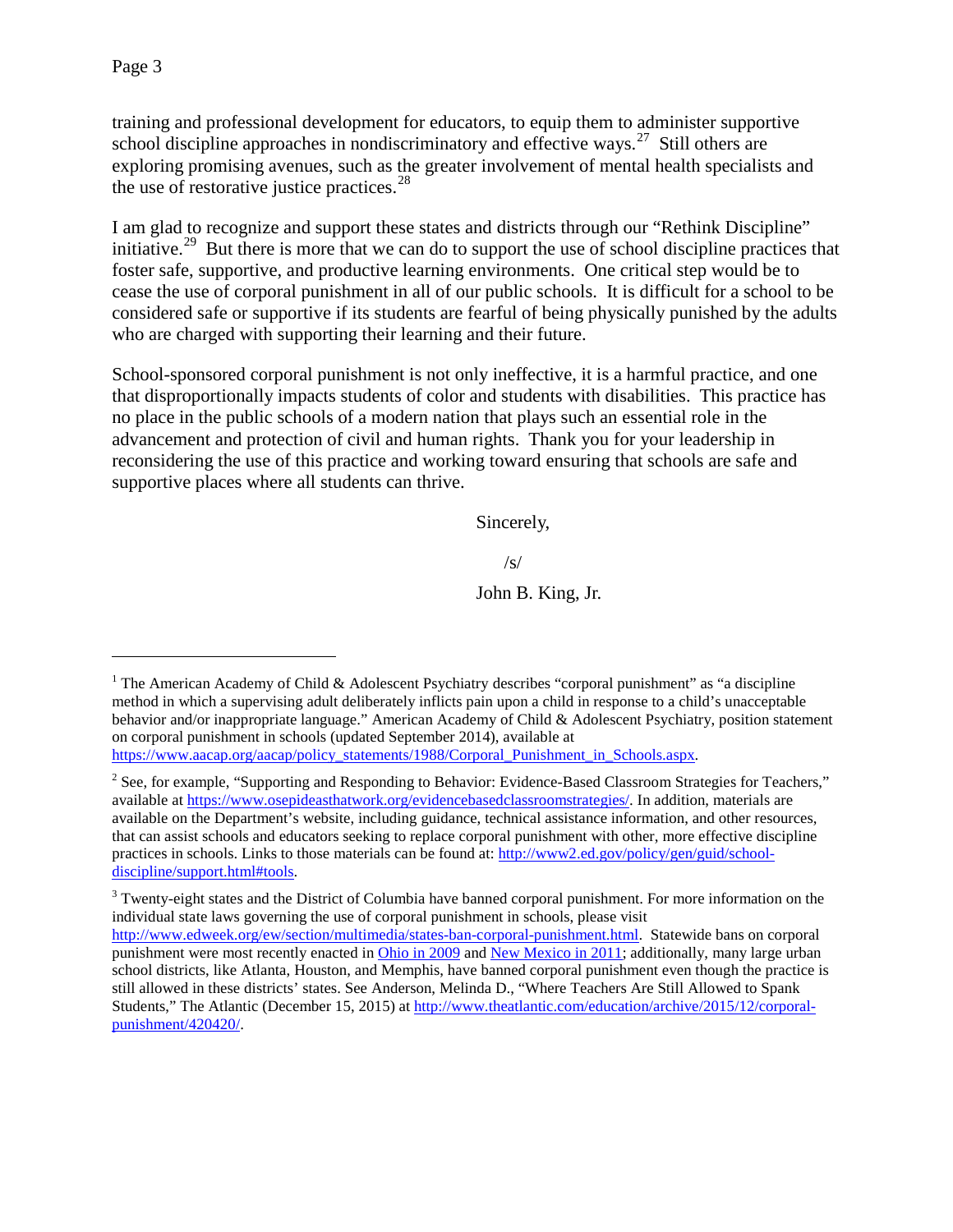Page 4

 $\overline{a}$ 

<span id="page-3-8"></span><sup>4</sup> National Association of School Psychologists, Position Statement on Corporal Punishment (2014), available at [http://www.nasponline.org/assets/documents/Research%20and%20Policy/Position%20Statements/CorporalPunishm](http://www.nasponline.org/assets/documents/Research%20and%20Policy/Position%20Statements/CorporalPunishment.pdf) [ent.pdf](http://www.nasponline.org/assets/documents/Research%20and%20Policy/Position%20Statements/CorporalPunishment.pdf) (defining "corporal punishment" as "the intentional infliction of pain or discomfort and/or the use of physical force upon a student with the intention of causing the student to experience bodily pain so as to correct or punish the student's behavior.").

<span id="page-3-9"></span><sup>5</sup> <http://www2.ed.gov/policy/gen/guid/school-discipline/images/2013-14-crdc-corporal-punishment-map-1200.png>

<span id="page-3-10"></span><sup>6</sup> There are 22 states that either expressly permit in-school corporal punishment or where no state law prohibits it (as of March 2016). The 15 states that expressly permit corporal punishment are Alabama, Arizona, Arkansas, Florida, Georgia, Kentucky, Louisiana, Mississippi, Missouri, North Carolina, Oklahoma, South Carolina, Tennessee, Texas, and Wyoming. The seven states where no state law prohibits corporal punishment are Colorado, Idaho, Indiana, Kansas, Maine, New Hampshire, and South Dakota. The Department's *Compendium of School Discipline Laws and Regulations* provides access to an online catalogue of the laws and regulations related to school discipline in each of the 50 states, the District of Columbia, and Puerto Rico and compares laws across states and jurisdictions. The tool is available at [https://safesupportivelearning.ed.gov/school-discipline-compendium.](https://safesupportivelearning.ed.gov/school-discipline-compendium)

<span id="page-3-11"></span><sup>7</sup> Gershoff, E.T., Kelly M. Purtell, and Igor Holas, "Corporal Punishment in U.S. Public Schools: Legal Precedents, Current Practices, and Future Policy," SpringerBriefs in Psychology (2015).

<sup>8</sup> U.S. Department of Education, Office for Civil Rights, Civil Rights Data Collection (CRDC), 2013-14, available at [ocrdata.ed.gov.](http://ocrdata.ed.gov/)

<sup>9</sup> U.S. Department of Education, National Center for Education Statistics, Common Core of Data (CCD), "State Nonfiscal Public Elementary/Secondary Education Survey," 2013-14 v.1a.

<span id="page-3-12"></span><span id="page-3-0"></span><sup>10</sup> U.S. Department of Education, Office for Civil Rights, Civil Rights Data Collection (CRDC), 2013-14, available a[t ocrdata.ed.gov.](http://ocrdata.ed.gov/)

<span id="page-3-13"></span><span id="page-3-1"></span><sup>11</sup> *Id.*

<span id="page-3-2"></span> $12$  *Id.* 

<span id="page-3-14"></span><span id="page-3-3"></span><sup>13</sup> Gershoff, et al., (2015) note that "Although a substantial literature has shown that corporal punishment by parents is linked with increased behavior problems, increased mental health problems, and decreased school performance, corporal punishment by school personnel has been almost entirely unstudied." This letter concerns only in-school use of corporal punishment. For examples of the substantial literature on corporal punishment by parents, see Human Rights Watch, et al. (2009); Gershoff, E.T., "Spanking and Child Development: We Know Enough Now to Stop Hitting Our Children," Child Dev Perspect (2013), 7: 133–137; Sheehan, M.J. & Watson, M.W., "Reciprocal influences between maternal discipline techniques and aggression in children and adolescents," *Aggressive Behavior* (2008), 34, 245–255.

<span id="page-3-16"></span><span id="page-3-15"></span><span id="page-3-4"></span> $14$  Afifi, T.O., et al., "Physical Punishment and Mental Disorders: Results from a Nationally Representative U.S. Sample," Pediatrics, Volume 130, Number 2 (August 2012), available at [http://pediatrics.aappublications.org/content/early/2012/06/27/peds.2011-2947.](http://pediatrics.aappublications.org/content/early/2012/06/27/peds.2011-2947)

<span id="page-3-5"></span><sup>15</sup> Gershoff, E.T. (2002). "Corporal Punishment by Parents and Associated Child Behaviors and Experiences: A Meta-Analytic and Theoretical Review." Psychological Bulletin, Vol. 128, No. 4, 539–579.

<span id="page-3-6"></span><sup>16</sup> Straus, M.A., and Mallie J. Paschall. "Corporal punishment by mothers and development of children's cognitive ability: a longitudinal study of two nationally representative age cohorts." Journal of Aggression, Maltreatment & Trauma (2009); 18: 459-483.

<span id="page-3-7"></span><sup>17</sup> MacKenzie, M.J., Eric Nicklas, Jane Waldfogel, and Jeanne Brooks-Gunn. "Corporal punishment and child behavioral and cognitive outcomes through 5 years-of-age: Evidence from a contemporary urban birth cohort study." Infant Child Dev. (2012 January/February); 21(1): 3–33.